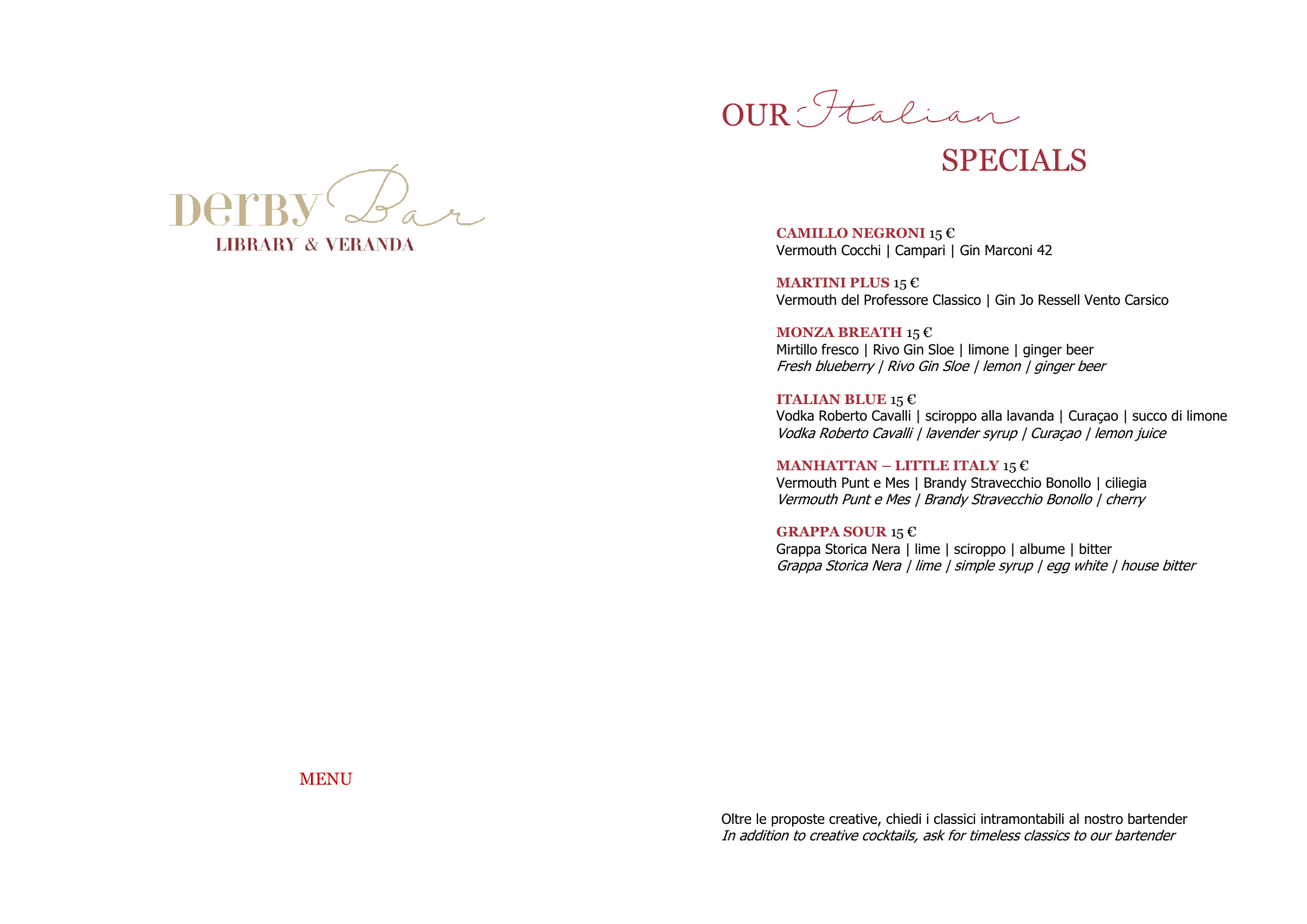

#### 12 € **BOMBAY SAPPHIRE** - England 40% Sentori di mandorla e cannella | Hints of almond and cinnamon

**TANQUERAY 10** - England 47.3% Profumato agli agrumi freschi | Fresh citrus scent

**HENDRICK'S** - Scotland 44% Leggero, dolce e floreale | Light, sweet and floral

**MARCONI 42** - Italy 42% Profondo e armonico, con erbe aromatiche | Deep and harmonious, with aromatic herbs

**GIN MARE** - Spain 42.7% Dai profumi mediterranei | With Mediterranean scents

**ELEPHANT** - Germany 45% Aromi africani e zenzero | African flavors and ginger

**SCAPEGRACE BLACK** - New Zealand 42.5% Colore unico, nero, da estratti naturali | Unique black color from natural extracts

#### 15 € **MONKEY 47** - Germany 47% Complesso e speziato | Complex and spicy

#### **RIVO SLOE** - Italy 30%

Dolce e rosato, con bacche di prugnolo | Sweet and rosé, with sloe berries

#### **JO RESSELL VENTO CARSICO** - Italy 40%

Profondo, balsamico con note di pino mugo | Deep, balsamic with notes of mugo pine

20 € **SELVATIQ** - Italy 40% Fiori ed erbe selvatiche dalla Valtellina | Flowers and herbs foraged on Italian Alps

# VINI |

#### BIANCHI | *WHITE*

8 € *(by glass)* | 30 € *(bottle)* **VIGNETI DELLE DOLOMITI** - Lunelli **CHARDONNAY** - Le Monde **VERMENTINO CALA REALE** - Sella e Mosca

#### ROSSI | *RED*

8 € *(by glass)* 30 € *(bottle)* **MERLOT CORTEGIARA** - Allegrini **CENTINE** - Banfi **LA SEGRETA ROSSO** - Planeta

Chiedi la carta dei vini completa per altre etichette | Ask for the full wine list for other labels

SPUMANTI& Champagn

#### *By glass Bottle* SPUMANTI | *ITALIAN BUBBLES*

- 8 € 30 € **PROSECCO D'ASOLO**  Tenuta Amadio
	- 35 € **PROSECCO MILLESIMATO**  Brancher
- 10 € 50 € **FRANCIACORTA BERLUCCHI 61**  Berlucchi
	- 60 € **TRENTO DOC FERRARI PERLÈ** Ferrari
	- 75 € **FRANCIACORTA CUVÉE BRUT**  Bellavista
	- 75 € **FRANCIACORTA CUVÉE PRESTIGE** Ca' del Bosco
	- 90 € **FRANCIACORTA VINTAGE SATEN** Ca' del Bosco
	- 150 € **TRENTO DOC RISERVA DEL FONDATORE** Ferrari
	- 170 € **FRANCIACORTA ANNAMARIA CLEMENTI**  Ca' del Bosco
		- 70 € **FRANCIACORTA BERLUCCHI 61 ROSÈ**  Berlucchi
		- 80 € **TRENTO DOC FERRARI ROSÈ PERLÈ** Ferrari
		- 80 € **FRANCIACORTA CUVÉE BRUT ROSÈ** Bellavista

#### *By glass Bottle* CHAMPAGNE

- 12 € 55 € **VEUVE PELLETIER**
	- 70 € **CUVÉE DÉSIR** Marguerite Guyot
	- 90 € **BRUT MAJEUR**  Ayala
	- 120 € **CUVÉE ST. PETERSBOURG**  Veuve Clicquot
	- 120 € **SPECIAL CUVÉE BRUT**  Bollinger
	- 150 € **BLANC DE BLANCS** Ruinart
	- 270 € **CUVÉE DOM PERIGNON**  Moët & Chandon
	- 300 € **GRAND CUVÉE**  Krug
	- 90 € **BRUT ROSÈ MAJEUR** Ayala
	- 150 € **ROSÈ**  Ruinart
	- 160 € **BRUT ROSÈ**  Bollinger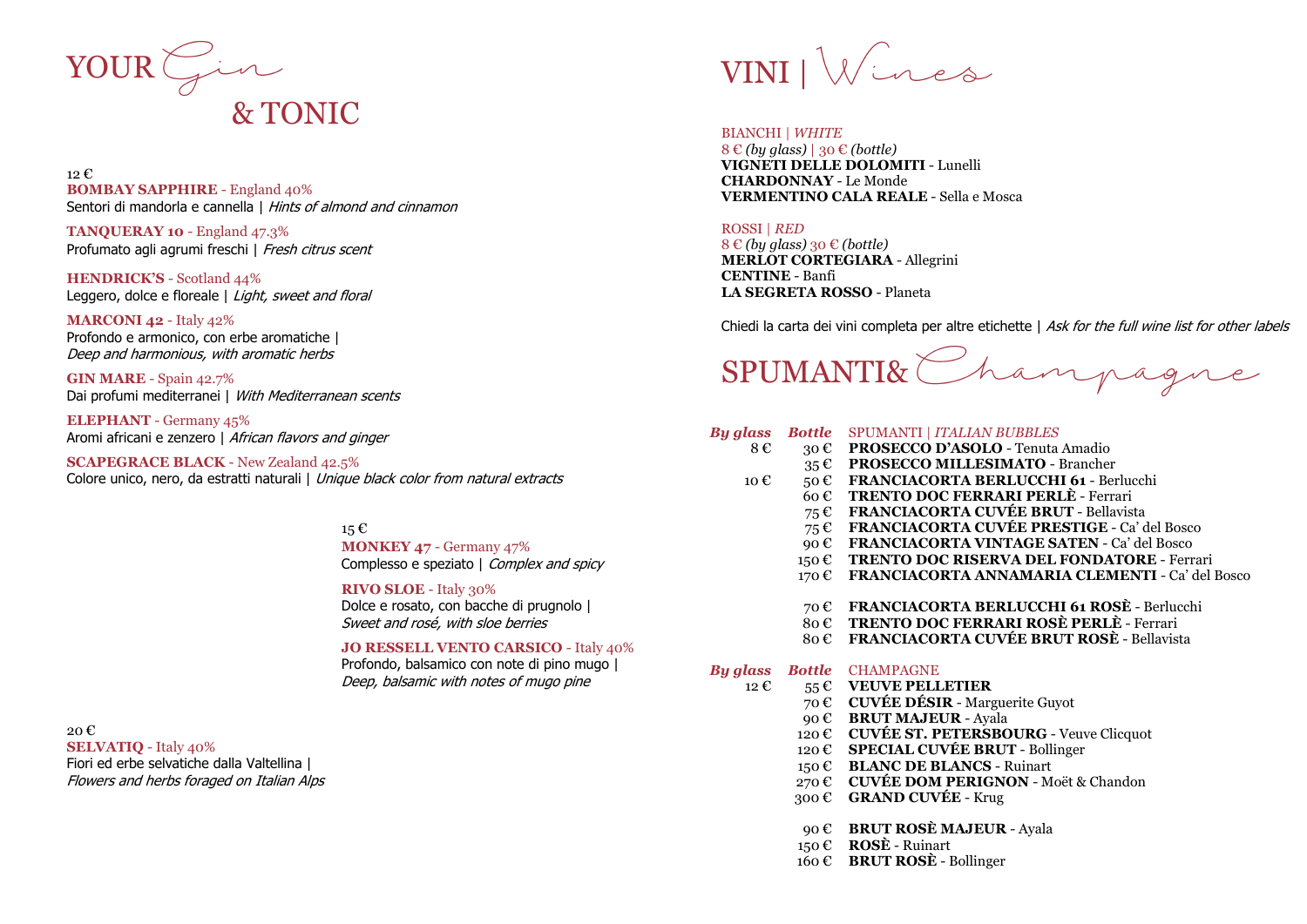### CLASSIC cectails

#### 10 €

**APEROL SPRITZ** Prosecco | Aperol | soda **CAMPARI SPRITZ** Prosecco | Campari | soda **HUGO SPRITZ** Prosecco | sciroppo di sambuco | menta | soda **AMERICANO** Martini rosso | Campari | soda **CAMPARI SHAKERATO** Campari

#### 12 €

**OLD FASHIONED** Bourbon | Angostura | zucchero | soda **WHISKEY SOUR** Whiskey | albume | sour **DAIQUIRI** Rum bianco | lime | sciroppo di zucchero **MANHATTAN** Rye whiskey | Martini rosso | Angostura **MARGARITA** Tequila | limone | Cointreau **MOSCOW MULE** Vodka | ginger beer | lime **MOJITO** Rum bianco | menta fresca | zucchero di canna | lime | soda **COSMOPOLITAN** Vodka | Cointreau | succo di lime | cranberry **LONG ISLAND ICED TEA** Vodka | rum bianco | Cointreau | gin | sour | cola **BLOODY MARY** Vodka | succo di pomodoro | Tabasco | salsa Worcestershire | limone | sale e pepe





#### 10 €

**BLACKBERRY NOJITO** Menta fresca | lime | zucchero di canna | sour | soda Fresh mint | lime | brown sugar | sour | soda **MARACUJA SPRITZ** Succo al frutto della passione | Crodino | soda Passion fruit syrup | Crodino | soda **VIRGIN SPARKLER** Sanbitter | tonica aromatica | limone | ginger ale Sanbitter | aromatic tonic water | lemon | ginger ale

## BIRRE | BEERS

7 € **PERONI NASTRO AZZURRO HEINEKEN**   $Q \in \mathbb{C}$ **CARROBIOLO PILS** Gusto classico, maltato | Classic, malty flavour **CARROBIOLO APA** Erbacea e fruttata | Herbal and fruity **CARROBIOLO FARRO - WEISS** Delicata e fresca | Fresh and delicate, with spelt

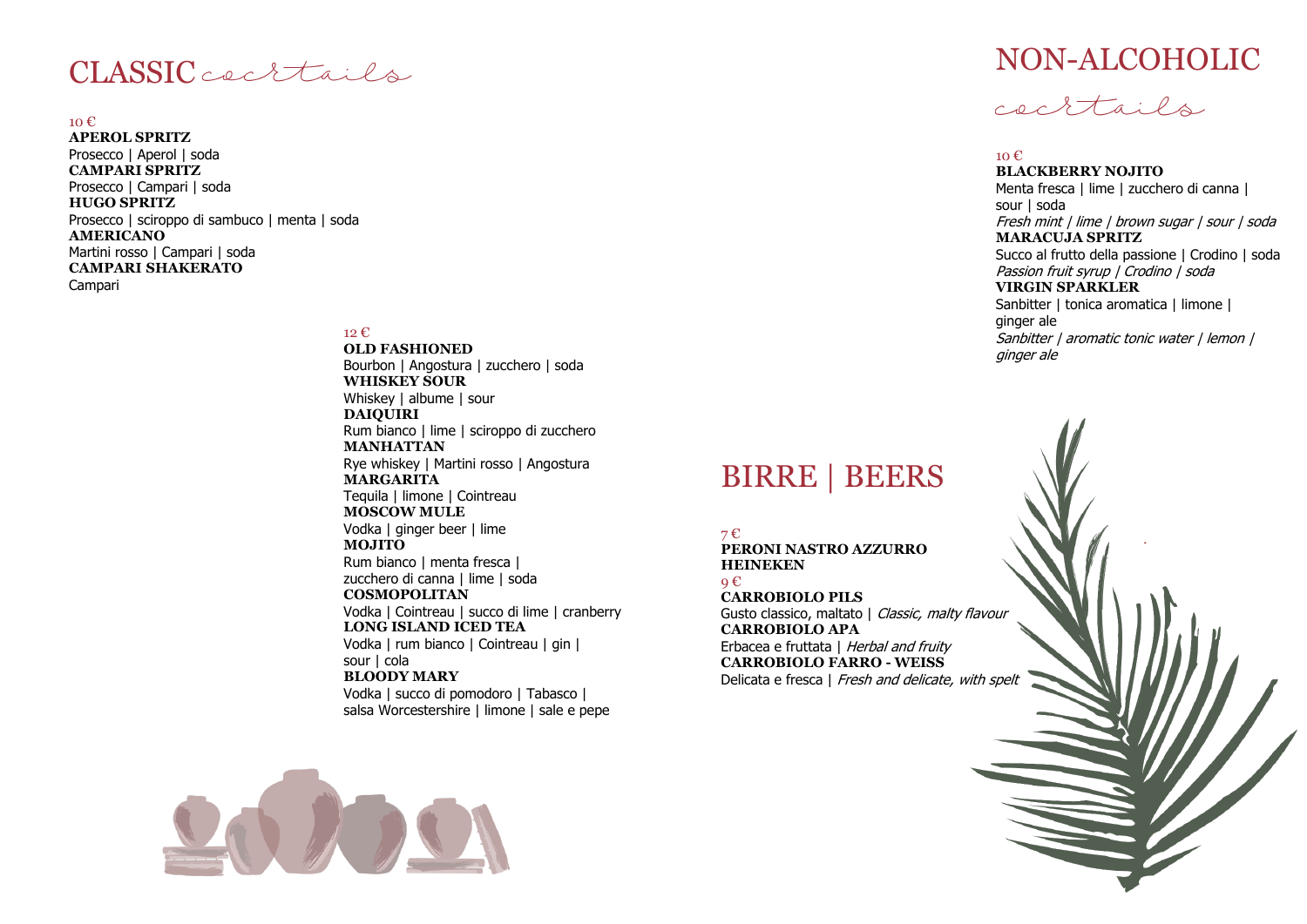### ALL DAY an acts

10 € Toast prosciutto e formaggio | Ham and cheese toast

#### $10 \text{ } \epsilon$

Insalata mista, pomodorini datterini e carote | Mixed salad, cherry tomatoes and carrots

#### 15 €

Mozzarella di bufala con pomodori datterini e basilico | Buffalo mozzarella with cherry tomatoes and basil

15 €

Prosciutto crudo Marco d'Oggiono e Parmigiano Reggiano | Prosciutto crudo "Marco d'Oggiono" selection and Parmigiano Reggiano cheese

## Fabie's TAPAS

Servite dalle 18 alle 22 | Served from 6pm and 10 pm

8 € Parmigiana di melanzane | Egaplant parmigiana

8 € Stick di ossobuco di vitello e la sua salsa ridotta | Veal ossobuco sticks and its tasty sauce

#### 8 € Baccalà mantecato e chips di polenta | Whipped dried cod and polenta chips

10 € La pizza margherita al tegamino | Pan oven pizza margherita

## **GRAPPE**

4cl

#### **VENETO**

**SARPA POLI** | 6 € **SARPA ORO POLI** | 6 € **POLI BARRIQUE - SOLERA DI FAMIGLIA** | 12 € **AMARONE BARRIQUE BONOLLO** | 12 €

#### TOSCANA

**BRUNELLO BANFI** | 8 € **TIGNANELLO ANTINORI** | 12 € **SASSICAIA** | 16 €

#### FRIULI VENEZIA GIULIA

**STORICA NERA** | 10 € **STORICA NERA RISERVA** | 14 €

#### PIEMONTE

**BAROLO MAROLO** | 8 € **MOSCATO MAROLO** | 8 € **TRE SOLI TRE BERTA** | 16 €

### DISTILLATI

**PRIME UVE NERE MASCHIO** | 10 € **CAPOVILLA PERE WILLIAMS** | 20 €

### AMARI | BITTERS  $4 \text{ d}$

6 €

#### **AMARI ITALIANI & CLASSICS** 8 €

**BRAULIO RISERVA** - Lombardia **JEFFERSON** - Calabria **BONAVENTURA** - Veneto **AMARO VENTI** - Lombardia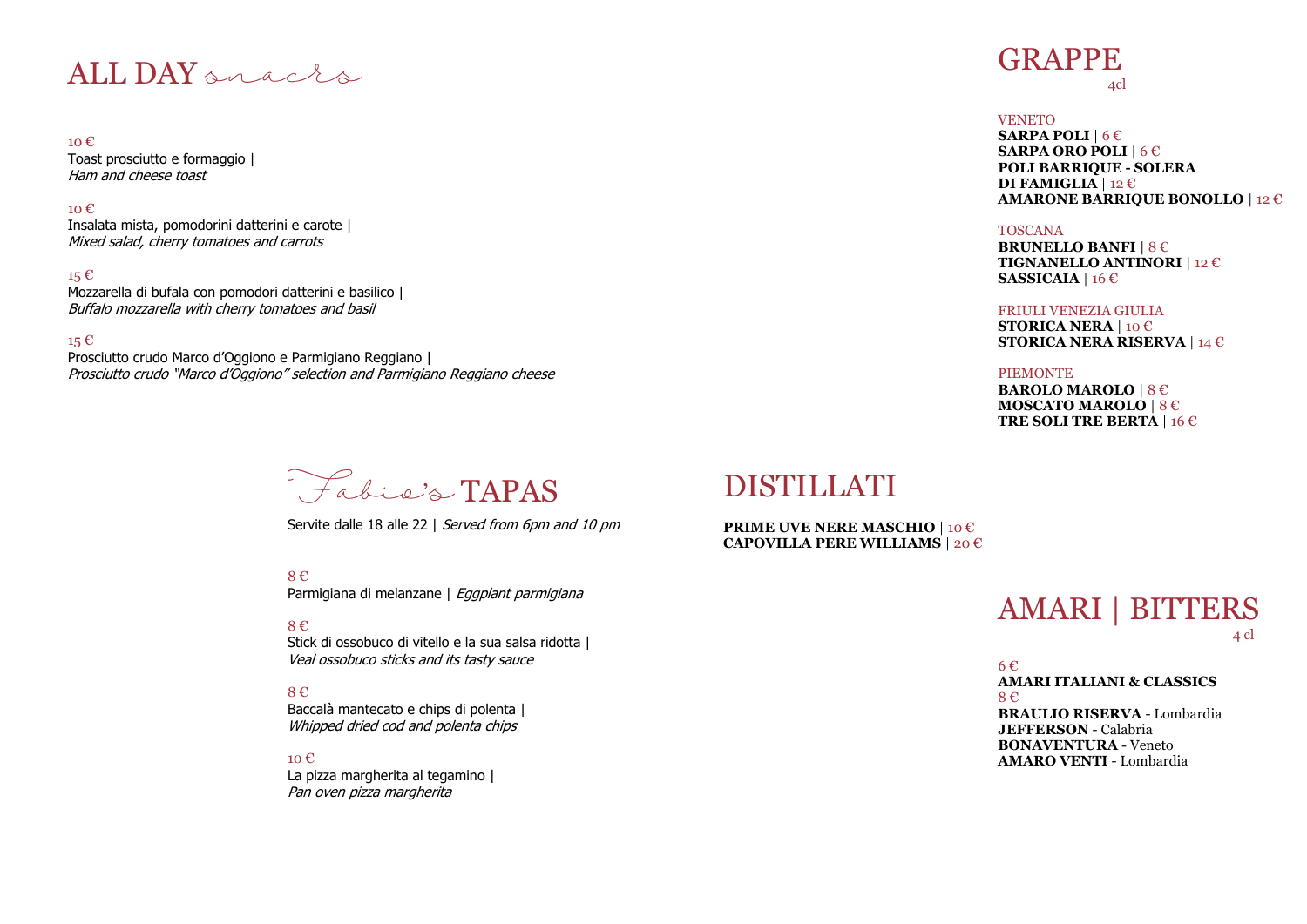## **WHISKY**

4cl

ISLAY

**ARDBEG 10** | 14 € **LAPHROAIG 10** | 12 € **CAOL ILA 12** | 14 € **LAGAVULIN 16** | 16 € **SPEYSIDE GLENFIDDICH 12** | 12 € **HIGHLANDS OBAN 14** | 14 € LOWLANDS **GLENKINCHIE 12** | 12 € **SPRINGBANK 10** | 16 € **ORKNEY HIGHLAND PARK 12** | 12 € JAPAN **NIKKA COFFEY MALT** | 18 €

### RUM4cl

CUBA **BACARDI CARTA BLANCA** | 6 € **HAVANA CLUB 3** | 6 €

> MARTINIQUE **CLEMENT AGRICOLE XO** | 14 €

GUATEMALA **ZACAPA 23** | 12 € **ZACAPA XO** | 20 €

> **MILLONARIO 15** | 12 € **MILLONARIO XO** | 18 €

PERÙ

VENEZUELA **DIPLOMATICO RESERVA** | 10 €

> JAMAICA **APPLETON ESTATE 12** | 12 €

BARBADOS **MOUNT GAY XO** | 14 €

### **WHISKEY** 4 cl



IRISH **TULLAMORE DEW** | 8 € **JAMESON** | 8 € CANADIAN **CANADIAN CLUB** | 8 € BOURBON **JACK DANIEL'S** | 8 € **WOODFORD RESERVE** | 12 € **KNOB CREEK** | 10 € BLENDED MALT **JOHNNIE WALKER BLACK LABEL 12** | 10 € **DIMPLE 15** | 12 €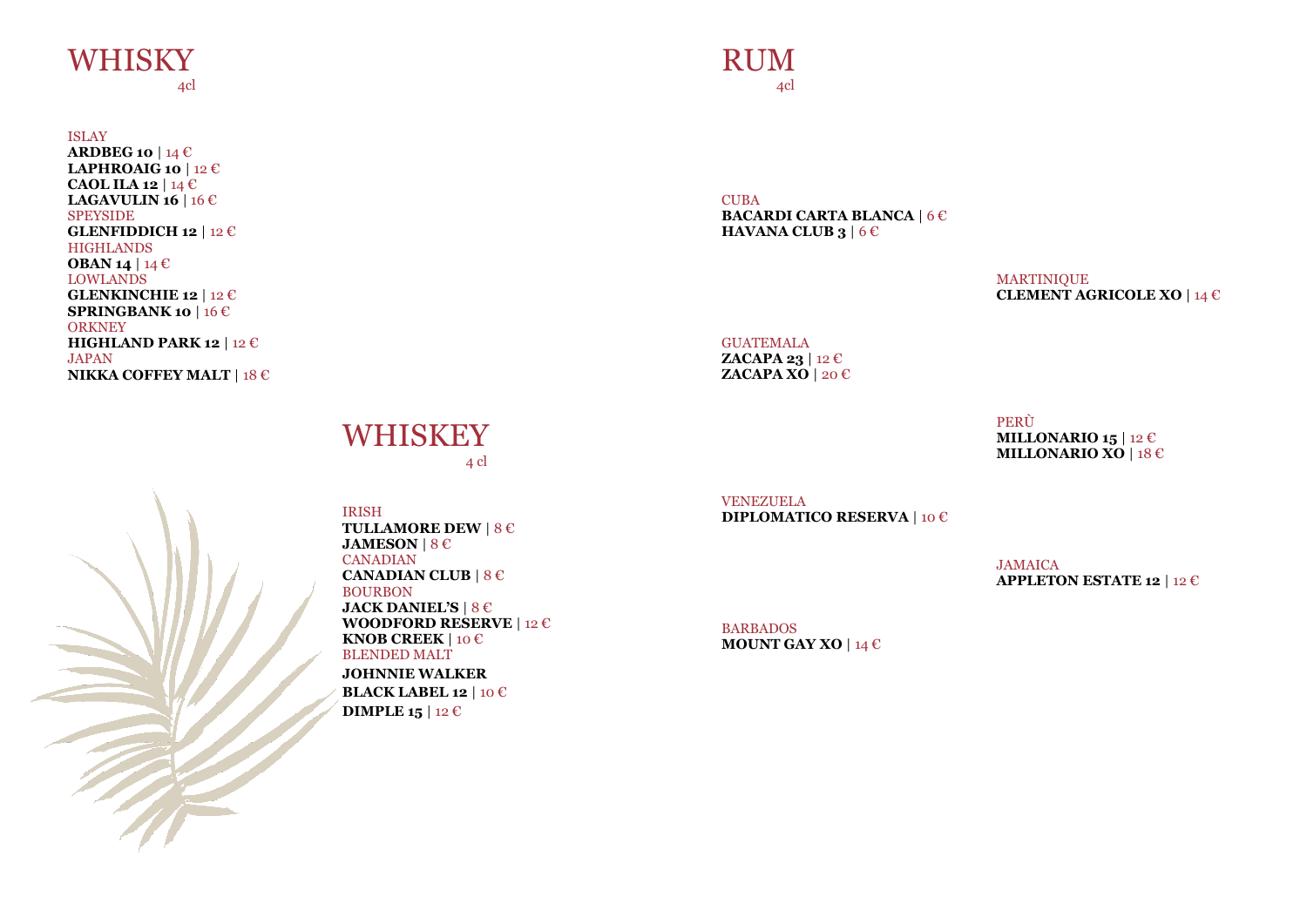### VODKA 4 cl

8 € **ABSOLUT BLUE** - Sweden **TITO'S** - USA **STOLICHNAYA** - Russia  $10 \text{ } \infty$ **SCAPEGRACE** - New Zealand 12 € **BELVEDERE** - Poland **GREY GOOSE** - France **BELUGA** - Russia **ROBERTO CAVALLI** - Italy 14 € **STOLICHNAYA ELIT** - Russia

### BRANDY 4cl

**BRANDY DI POLI** | 6 € **GRAN DUQUE D'ALBA** | 10 € **BRANDY STRAVECCHIO BONOLLO** | 10 €

### SHERRY & PORTO 4 cl

**SANDEMAN RUBY PORTO** | 8 € **TÌO PEPE PALOMINO FINO** | 6 € **DON ZOILO PEDRO XIMENEZ** | 6 € **COLHEITA NIEPOORT 2007** | 10 € **DON GUIDO PEDRO XIMENEZ 20** | 14 €

> **TEQUILA** 4 cl

**ESPOLON BLANCO** | 8 € **DON JULIO REPOSADO** | 12 € **PATRON ANEJO** | 12 €



**COGNAC** 4cl

**COURVOISIER VS** | 9 € **HENNESSY VS** | 12 € **HENNESSY XO** | 30 € **RÉMY MARTIN VSOP** | 12 € **RÉMY MARTIN XO** | 30 € **HENNESSY PARADIS** | **2cl** 50 € **4cl** 100 €

ARMAGNAC 4 cl

**LABERDOLIVE** | 20 € **LAUBADE XO** | 20 €